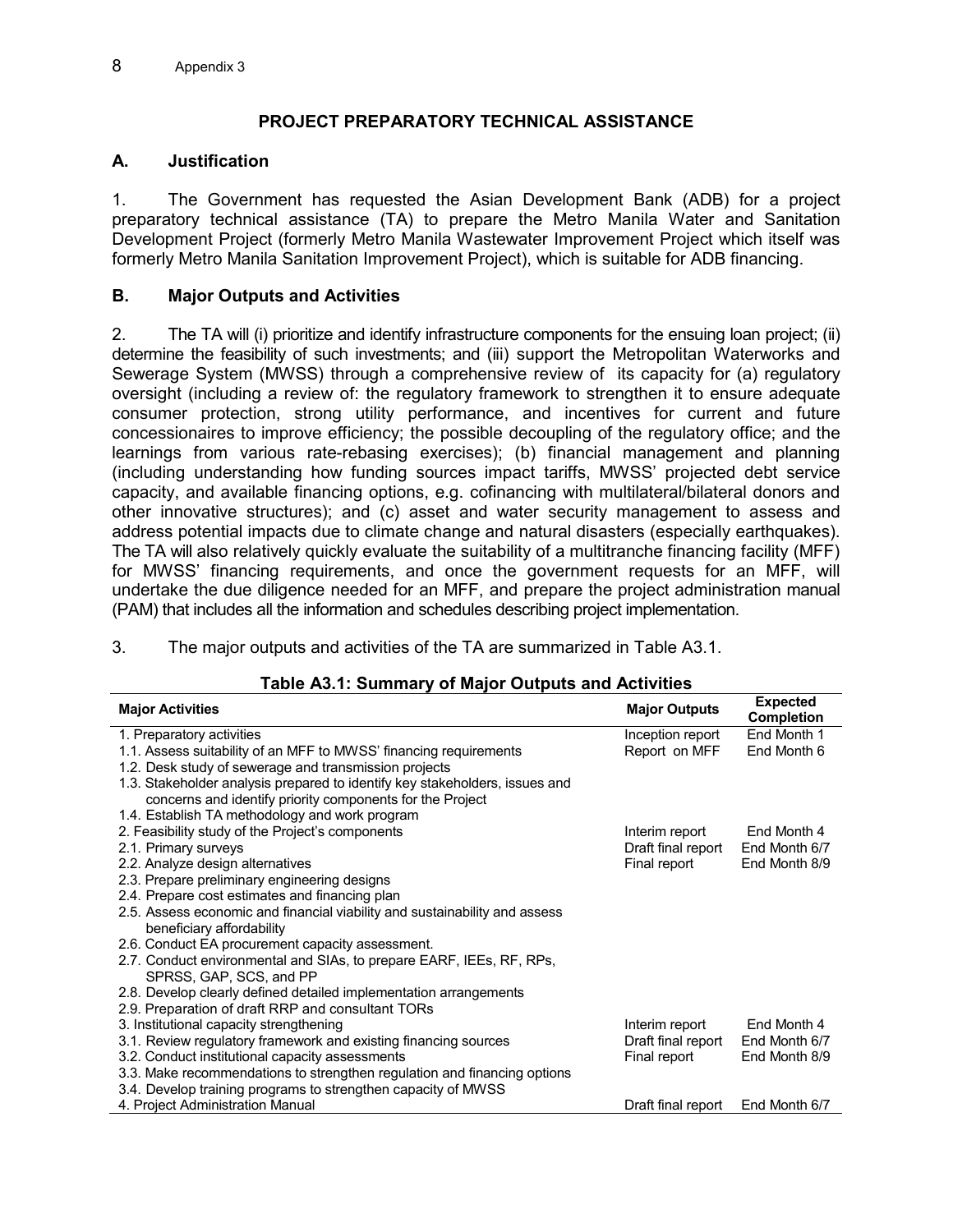| 4.1. Prepare PAM                                                                                                 | Final report | End Month 8/9 |
|------------------------------------------------------------------------------------------------------------------|--------------|---------------|
| EA = executing agency; EARF = environmental assessment and review framework; GAP = gender action plan; IEE =     |              |               |
| initial environmental examination; MFF = multitranche financing facility; MWSS = Metropolitan Waterworks and     |              |               |
| Sewerage System; PAM = project administration manual; PP = participation plan; RF = resettlement framework; RP = |              |               |
| resettlement plan; RRP = report and recommendation of the President; SCS = stakeholder communication strategy;   |              |               |
| $SIA$ = social impact assessment; SPRSS = summary poverty reduction and social strategy; TA = technical          |              |               |
| assistance; $TOR = terms$ of reference.                                                                          |              |               |
| Source: Asian Development Bank.                                                                                  |              |               |

#### **C. Cost Estimate and Proposed Financing Arrangement**

4. The TA is estimated to cost \$1 million equivalent, to be financed on a grant basis by ADB's Technical Assistance Special Fund (TASF-other sources). The Government will provide counterpart support in the form of staff, provision of office space, communication facilities for consultants, and other in-kind contributions. Table A3.2 details cost estimates.

**Table A3.2: Cost Estimates and Financing Plan**

|                                                                                                                                                                                                                            | Item                                                                                  |                |                                                             |          | <b>Total Cost (\$'000)</b> |
|----------------------------------------------------------------------------------------------------------------------------------------------------------------------------------------------------------------------------|---------------------------------------------------------------------------------------|----------------|-------------------------------------------------------------|----------|----------------------------|
|                                                                                                                                                                                                                            | Asian Development Bank <sup>a</sup>                                                   |                |                                                             |          |                            |
|                                                                                                                                                                                                                            | Consultants<br>1.                                                                     |                |                                                             |          |                            |
|                                                                                                                                                                                                                            |                                                                                       | a.             | Remuneration and per diem                                   |          |                            |
|                                                                                                                                                                                                                            |                                                                                       |                | International consultants (23 person-months)                |          | 500.0                      |
|                                                                                                                                                                                                                            |                                                                                       |                | National consultants (63 person-months)<br>ii.              |          | 252.0                      |
|                                                                                                                                                                                                                            |                                                                                       | b <sub>1</sub> | International and local travel                              |          | 45.0                       |
|                                                                                                                                                                                                                            |                                                                                       | C.             | Reports and communications                                  |          | 20.0                       |
|                                                                                                                                                                                                                            | 2.                                                                                    |                | Equipment <sup>b</sup>                                      |          | 15.0                       |
|                                                                                                                                                                                                                            | 3.                                                                                    |                | Workshops, training, seminars, and conferences <sup>c</sup> |          | 20.0                       |
|                                                                                                                                                                                                                            | 4.                                                                                    | Surveys        |                                                             |          | 60.0                       |
|                                                                                                                                                                                                                            | 5.                                                                                    |                | Miscellaneous administration and support costs <sup>d</sup> |          | 5.0                        |
|                                                                                                                                                                                                                            | 6.                                                                                    |                | Contingencies                                               |          | 83.0                       |
|                                                                                                                                                                                                                            |                                                                                       | Total          |                                                             |          | 1,000.0                    |
| а<br>Financed by the Asian Development Bank's Technical Assistance Special Fund (TASF-other sources).<br>b<br>Equipment, including computers and printers which will be transferred to the executing agency on completion. |                                                                                       |                |                                                             |          |                            |
|                                                                                                                                                                                                                            |                                                                                       |                |                                                             |          |                            |
|                                                                                                                                                                                                                            | Type                                                                                  |                |                                                             | Quantity | Cost                       |
|                                                                                                                                                                                                                            | 2 computers with software, 1 printer, 1 photocopier, and 1 scanner                    |                |                                                             | Lump-sum | \$15,000                   |
| с                                                                                                                                                                                                                          | Workshops, training, seminars, and conferences, to be administered by the consultant. |                |                                                             |          |                            |
|                                                                                                                                                                                                                            | Purpose                                                                               |                |                                                             | Venue    |                            |
|                                                                                                                                                                                                                            |                                                                                       |                | Inception, interim, and draft final workshop                | Manila   |                            |
| d                                                                                                                                                                                                                          |                                                                                       |                | <b>Drinting ovnopege, administrative assistants, etc.</b>   |          |                            |

 Printing expenses, administrative assistants, etc. Source: Asian Development Bank estimates.

### **D. Consulting Services**

5. ADB will engage a consulting firm in accordance with ADB's Guidelines on the Use of Consultants (2013, as amended from time to time), using the fixed budget selection method and full technical proposals, to provide services through international and national consultants.

| <b>Positions (International)</b>  | <b>PM Required</b> | <b>Positions (National)</b>           | <b>PM Required</b> |
|-----------------------------------|--------------------|---------------------------------------|--------------------|
| Water Supply Engineer/Team Leader | 9                  | Wastewater Management                 |                    |
|                                   |                    | Engineer/Deputy Team Leader           |                    |
| <b>Structural Engineer</b>        |                    | Water Supply Engineer                 |                    |
| Urban Drainage/Sewerage Engineer  | 4                  | Wastewater Management Engineer        | 9                  |
| Geotechnical Engineer             |                    | Urban Drainage/Sewerage Engineer      | 8                  |
| <b>Finance Specialist</b>         |                    | <b>Finance Specialist</b>             | 6                  |
| Economist                         |                    | Economist                             |                    |
| Regulatory and Legal Expert       |                    | Institutional Development Specialist  |                    |
|                                   |                    | <b>Environment and Climate Change</b> |                    |
|                                   |                    | Specialist                            |                    |

#### **Table A3.3: Summary of Consulting Services Requirement**<sup>a</sup>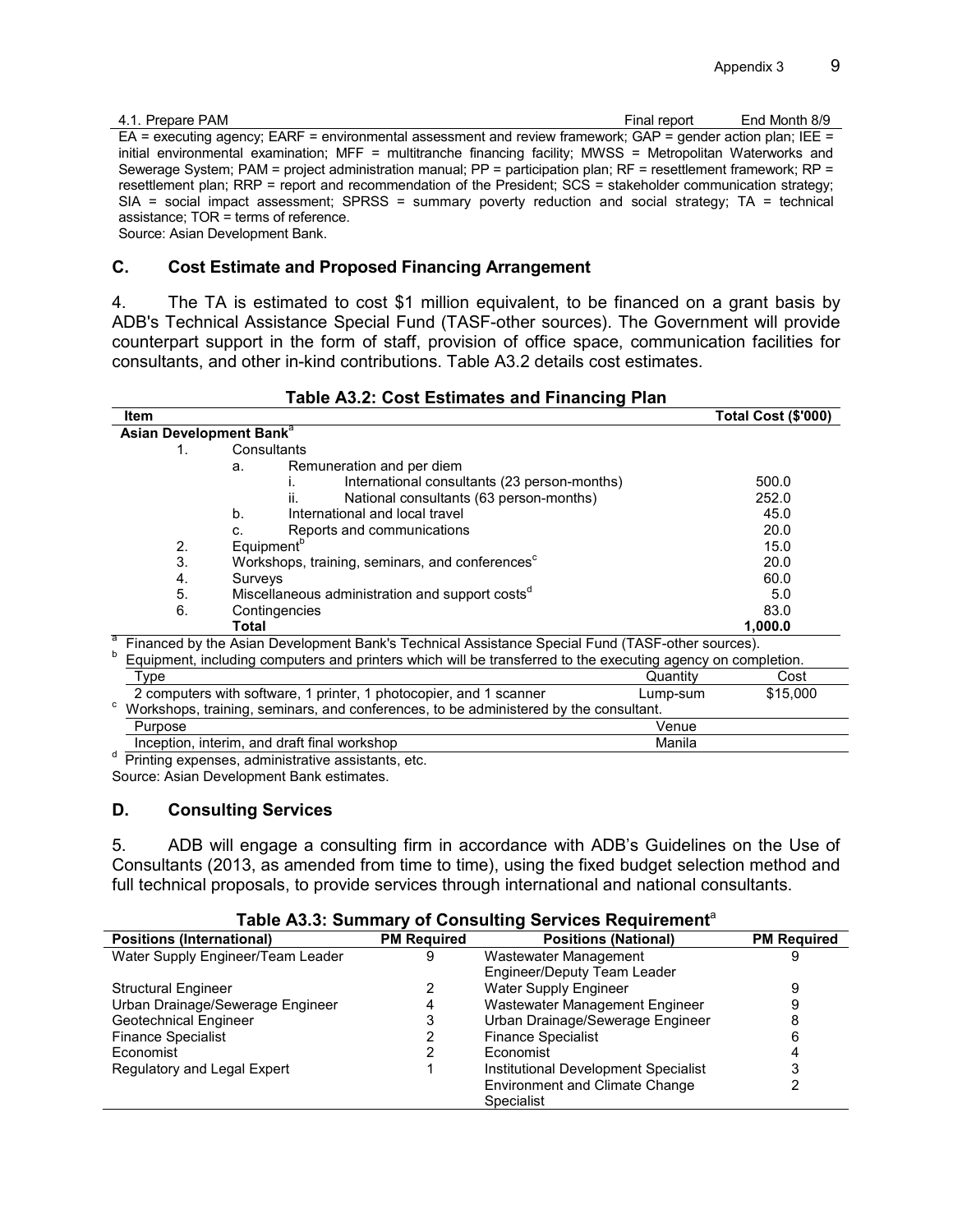| <b>Positions (International)</b> | <b>PM Required</b> | <b>Positions (National)</b>   | <b>PM Required</b> |
|----------------------------------|--------------------|-------------------------------|--------------------|
|                                  |                    | Social Safeguard Specialist   |                    |
|                                  |                    | Social Development and Gender |                    |
|                                  |                    | Specialist                    |                    |
|                                  |                    | <b>Procurement Expert</b>     |                    |
|                                  |                    | Regulatory and Legal Expert   |                    |
| Total                            | 23                 | Total                         | 63                 |

PM = person-months.

a

 Based on current staffing and PPTA resources, the detailed engineering design cannot be prepared. In addition, if a design-build contract is to be pursued, more expertise will be needed on the technical side and on contracts/procurement. This will require more PPTA or other funds.

Source: Asian Development Bank.

#### 6. Table A3.4 outlines the terms of reference for the project preparatory TA consultants.

#### **Table A3.4: Outline Terms of Reference**

**Water Supply/Resources Engineer/Wastewater Management Engineer (Team Leader/Deputy Team Leader) (international, 9 pm; national, 9 pm).** The consultant will (i) assess the suitability of an MFF to MWSS' financing requirements; (ii) undertake a desk study of MWSS' Sewerage System Updated Master Plan and priority transmission projects, and conduct stakeholder consultations to identify priority infrastructure components for the Project; (iii) assess the existing institutional framework and capacity for planning and management including for regulatory oversight, financing and climate change impacts; (iv) review the concession agreements and other laws, regulations, and reports and make recommendations for strengthening the regulatory framework; (v) review MWSS' existing funding arrangements for MWSS' infrastructure and assess other financing options; and (vi) prepare draft RRP, PAM, and consultant TORs. The international water supply/resources engineer will be team leader and responsible for the PPTA's overall outcome.

**Technical aspects. Structural Engineer (international, 2 pm); Urban Drainage/Sewerage Engineer (international, 4 pm; national, 8 pm); Geotechnical Engineer (international, 3 pm); Water Supply Engineer (national, 9 pm); Wastewater Management Engineer (national, 9 pm).** These specialists will be responsible for the technical design of the Project's components, and the preparation of relevant documents and detailed drawings. In particular, the consultant will (i) review MWSS' Sewerage System Updated Master Plan, existing infrastructure for drainage (local and national government), flood control, and wastewater collection and treatment, the concessionaires' current sanitation business plans, and existing institutional framework; (ii) review MWSS' existing infrastructure for raw water supply transmission and projects planned post-AWTIP, the concessionaires' current water supply business plans, and existing institutional framework; (iii) consult key stakeholders to identify major issues and bottlenecks, confirm investment gaps and priorities, and finalize the Project's infrastructure components; (iv) analyze design alternatives and prepare conceptual engineering designs for all components; (v) incorporate climate resilient features in the designs; (vi) prepare preliminary engineering design and cost estimates; (vii) prepare an operation and maintenance plan; and (vii) assist in preparing the procurement plan.

**Finance Specialist (international, 2 pm); Economist (international, 2 pm); Finance Specialist (national, 6 pm); Economist (national, 4 pm).** The consultant will (i) assess the suitability of an MFF to MWSS' financing requirements; (ii) conduct financial management assessments of the EA and recommend measures to strengthen capacity; (iii) prepare detailed cost estimates and a financing plan, and design the funds flow and disbursement mechanism; (iv) prepare MWSS' financial statement analysis and financial analysis to ascertain the project's longterm impact, including building a user-friendly financial model; (v) conduct affordability assessment including willingness to pay; (vi) propose auditor arrangements; (vii) prepare economic analysis; (viii) review the concession agreement and existing funding arrangements; (ix) propose innovative financing options which optimize funding the investment program and the impact on tariffs; and (x) review different funding options for MWSS' projects and their impact on tariffs.

**Institutional and capacity development specialist (national, 3 pm).** The consultant will (i) conduct institutional capacity assessments focusing on managerial, technical, administrative, regulatory oversight, financial management and planning, and asset and water security management; (ii) prepare realistic project implementation arrangements; (iii) gender institutional analysis; (iv) review existing training programs; and (v) develop capacity development programs for local government agencies.

**Environment and Climate Change Specialist (national, 2 pm).** The consultant will (i) collect data on environmental conditions; (ii) conduct environment screening, and assess the environmental impacts of the infrastructure works and the project's environment category; (iii) assess projected impacts of climate change on the project areas; (iv) ensure close integration of environment sustainability and climate resilient in infrastructure designs; (v) conduct an environment compliance audit for existing facilities which will be rehabilitated under the project; (vi) prepare an IEE or EIA in accordance with ADB's SPS 2009; and (vii) assess MWSS' and the concessionaires' capacity for asset and water security management to assess and address potential impacts due